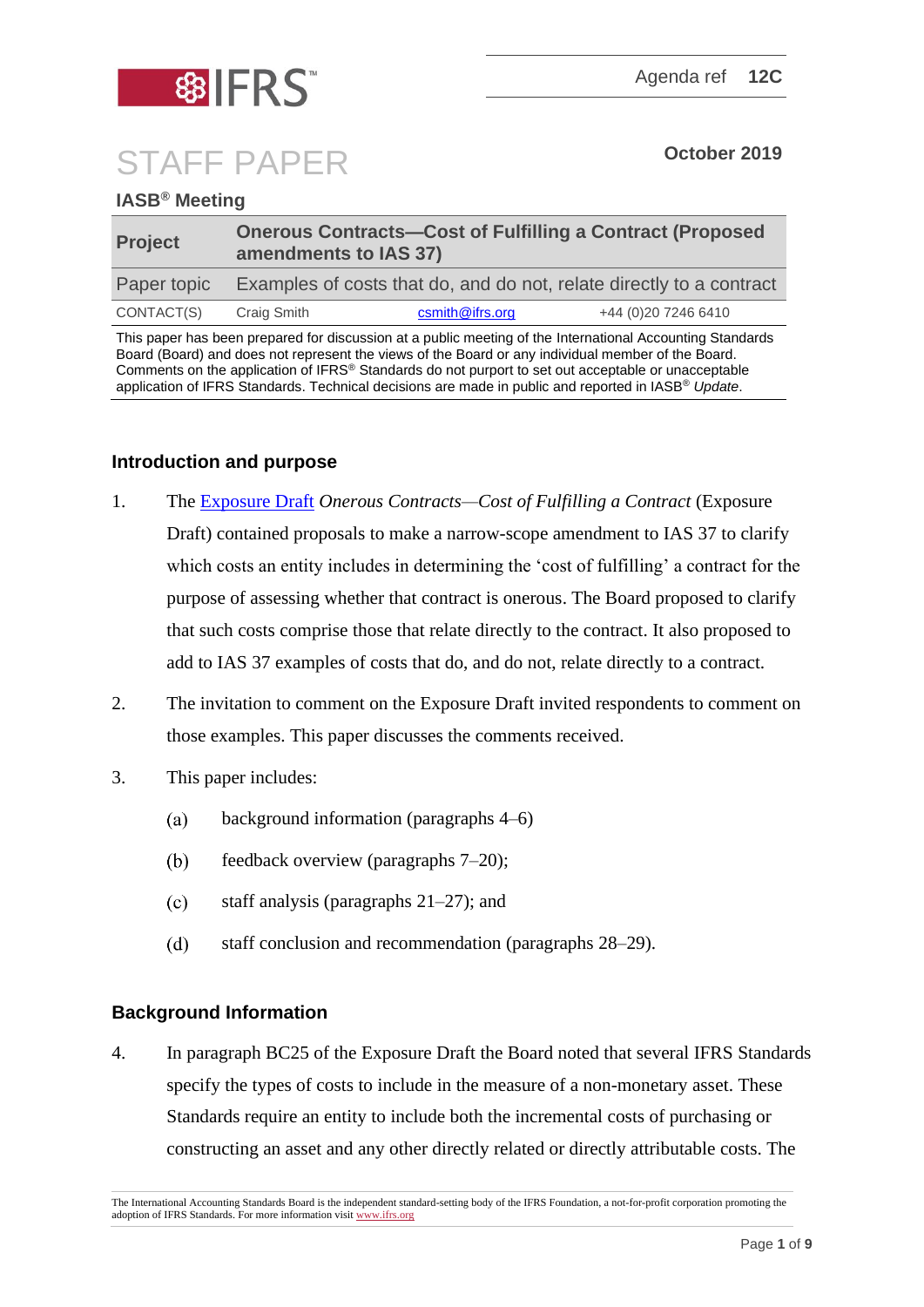Board listed as examples IFRS 15 *Revenue from Contracts with Customers*, IAS 2 *Inventories*, IAS 38 *Intangible Assets* and IAS 40 *Investment Properties*.

- 5. After considering the terminology in the Standards listed in paragraph BC25, the Board decided to propose the phrase 'that relate directly', which matches the phrase used in IFRS 15.
- <span id="page-1-0"></span>6. The Exposure Draft proposed adding paragraphs 68A and 68B to IAS 37 to provide examples of costs that do, and do not, relate directly to a contract. The proposed examples are based on those listed in paragraphs 97–98 of IFRS 15. The proposed paragraphs stated:

68A Examples of costs that relate directly to a contract to provide goods or services include:

- (a) direct labour (for example, salaries and wages of employees who manufacture and deliver the goods or provide the services directly to the counterparty);
- (b) direct materials (for example, supplies used in fulfilling the contract);
- (c) allocations of costs that relate directly to contract activities (for example, costs of contract management and supervision; insurance; and depreciation of tools, equipment and right-of-use assets used in fulfilling the contract);
- (d) costs explicitly chargeable to the counterparty under the contract; and
- (e) other costs incurred only because an entity entered into the contract (for example, payments to subcontractors).

68B General and administrative costs do not relate directly to a contract unless they are explicitly chargeable to the counterparty under the contract.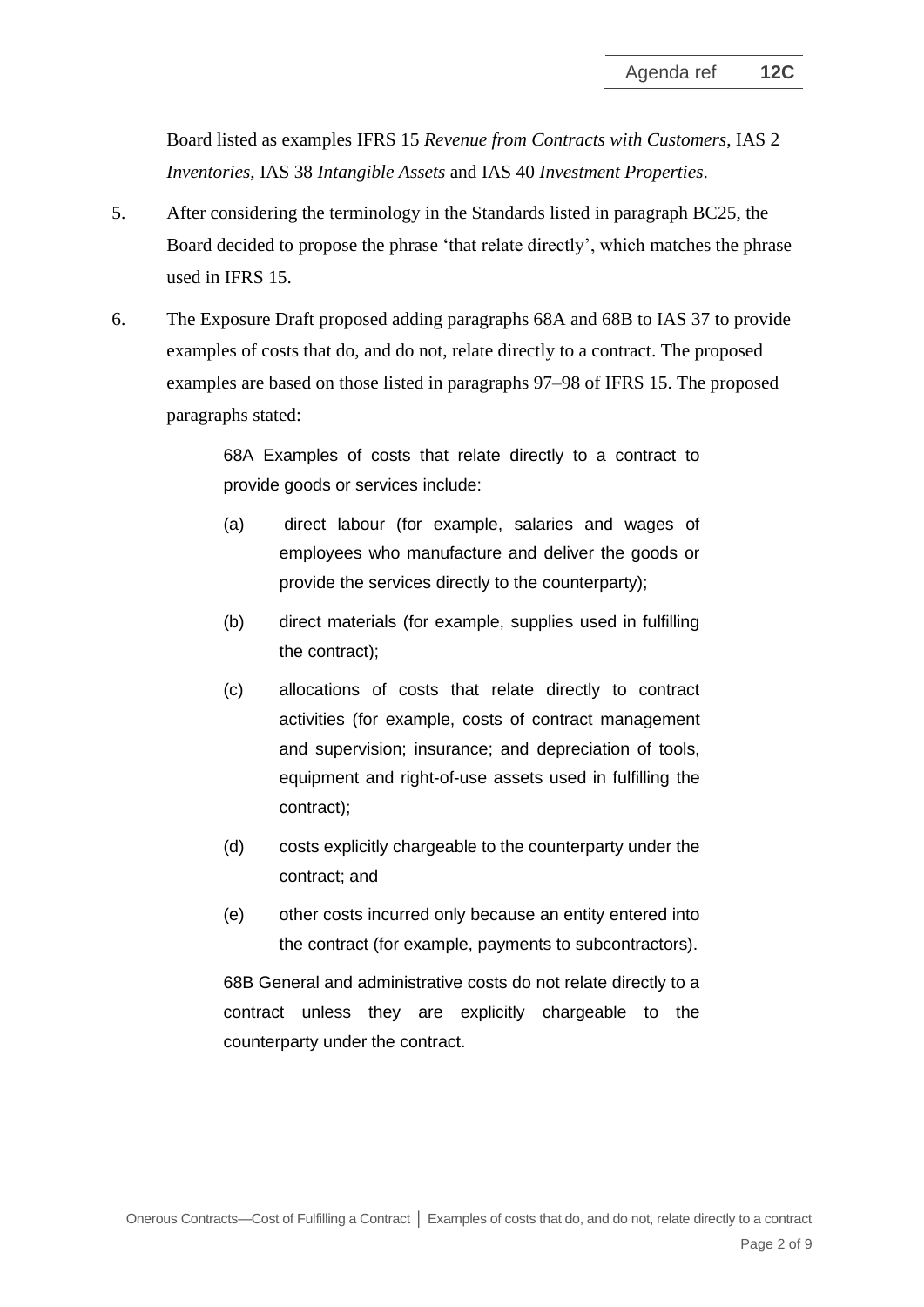# **Feedback**

<span id="page-2-0"></span>7. Many respondents agreed with the Board's proposal to include examples of costs that do, and do not, relate directly to a contract. However, many respondents had questions, or expressed concerns, about how those examples were expressed in the Exposure Draft.

## *Principle underpinning the examples*

<span id="page-2-1"></span>8. Some respondents suggested that the Board include in IAS 37 the principle that underpins the proposed examples. For example, an accounting firm suggested that the Board could include in IAS 37 the wording of paragraph BC16(b) of the Exposure Draft. Paragraph BC16(b) says 'the directly related cost approach—includes all the costs an entity cannot avoid because it has the contract. Such costs include both the incremental costs of the contract and an allocation of other costs incurred on activities required to fulfil the contract.'

#### *Examples in proposed paragraph 68A / requirements in other Standards*

- 9. Several respondents commented on the similarities and differences between the 'directly related' costs that would be specified by IAS 37 and the 'directly related' or 'directly attributable' costs specified by the other Standards listed in paragraph BC25:
	- Production costs/fixed and variable overheads—A few respondents  $(a)$ suggested basing the examples on those in IAS 2 relating to the cost of inventories, rather than those in paragraphs 97–98 of IFRS 15. They noted that IAS 2 refers to fixed and variable production overheads and indirect costs of production. Others asked for clarity about whether to include an allocation of production overheads. An accountancy body noted that paragraph B65 of IFRS 17 requires an entity to include an allocation of fixed and variable overheads directly attributable to fulfilling insurance contracts that include '...the costs of accounting, human resources, information technology and support, building depreciation, rent, and maintenance and utilities.' It asked for clarity in this respect because proposed paragraph 68B states that general and administrative costs do not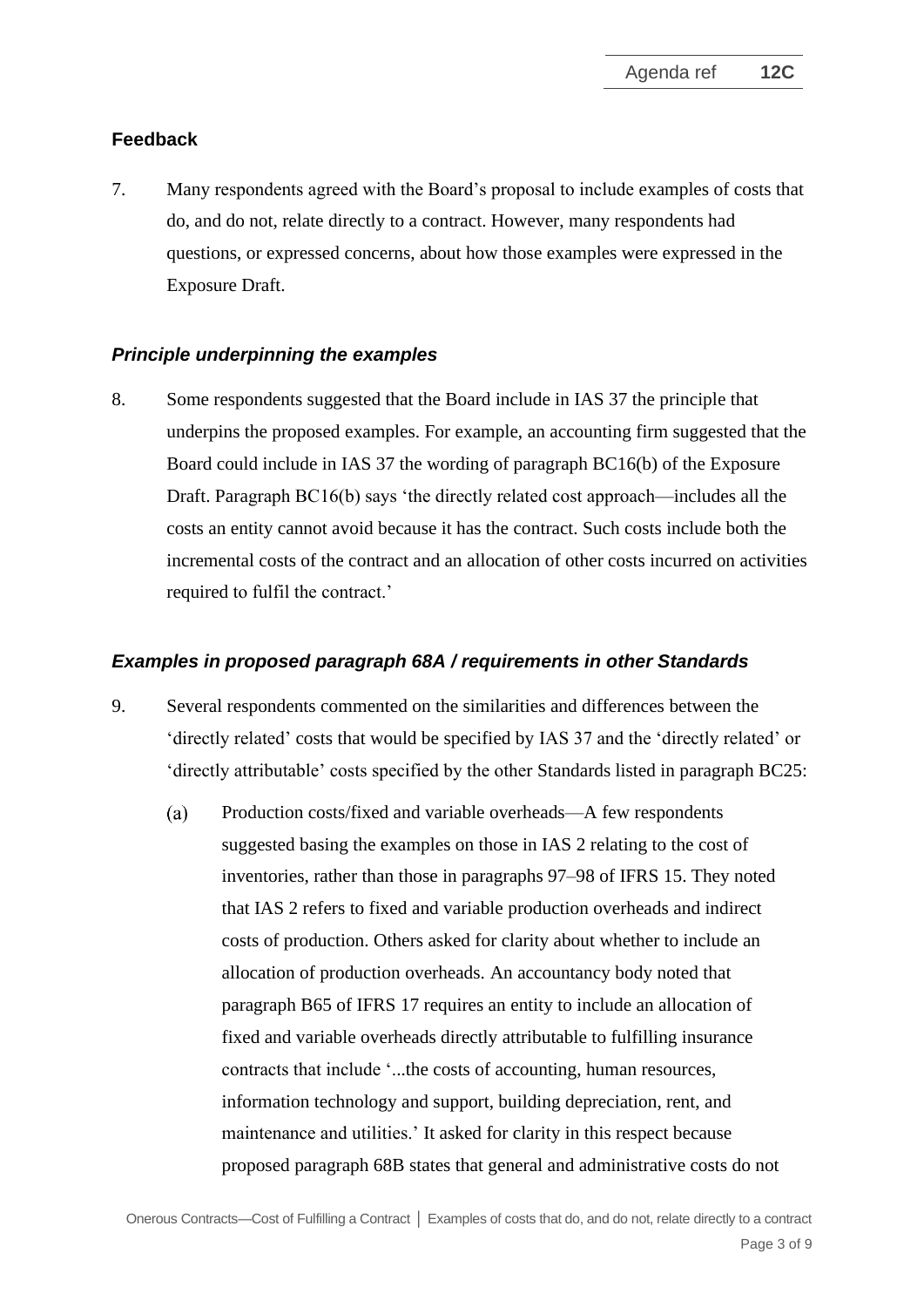relate directly to a contract (see paragraphs [14](#page-4-0)[–16](#page-4-1) of this paper for further discussion of general and administrative costs).

- $(b)$ Salaries and wages of employees—A few respondents noted that proposed paragraph 68A(a) refers to 'salaries and wages of employees' but paragraph 17(a) of IAS 16 describes similar costs as 'costs of employee benefits (as defined in IAS 19 *Employee Benefits*)'. Those respondents asked whether the difference is intentional and implies some costs (for example pension costs) should not be considered applying the proposed amendments.
- $(c)$ Abnormal amounts of wasted materials—A few respondents noted that IFRS 15, IAS 2 and IAS 16 prohibit entities from including in the measure of an asset costs of wasted materials, labour or other resources. Those respondents said the Exposure Draft does not mention such costs and, accordingly, it is not clear whether an entity excludes costs of wasted materials, labour or other resources from its assessment of whether a contract is onerous.
- 10. A few respondents asked for clarification of whether the costs entities would be required to include differ from those previously required by IAS 11 *Construction Contracts*. IAS 11, for example, prohibited the inclusion of selling costs but required entities to include borrowing costs if those borrowing costs are attributable to contract activity in general and can be allocated to the contract.
- 11. An accounting firm suggested removing any reference to IAS 16 and IAS 38 from the Basis for Conclusions. It explained that, in its view, IAS 16 and IAS 38 have a different concept of 'directly attributable' costs from that in IAS 2, and that IAS 2's requirements (which require entities to include the allocation of production overheads) more directly link to the Board's proposals.
- 12. Another accounting firm suggested that the explanation in paragraph BC26 should be included in the Standard to better convey the Board's intentions. Paragraph BC26 says 'the Board concluded that, ideally, the way an entity determines the cost of fulfilling a contract to deliver goods should be consistent with the way in which it determines the cost of those goods when it holds them. Consistency ensures that resources needed to fulfil a contract are measured in the same way, regardless of whether the entity has yet obtained them.'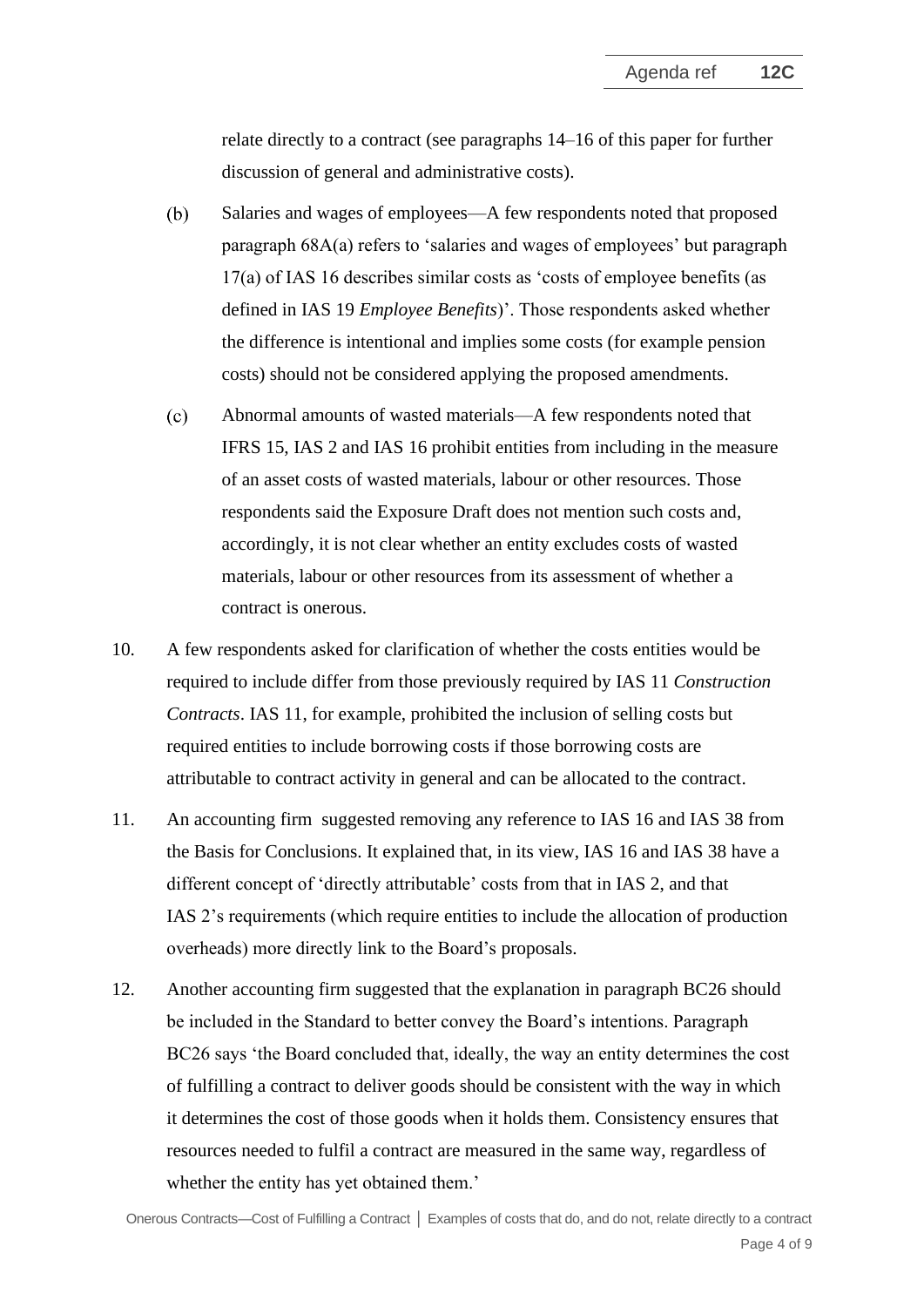13. Some respondents recommended that the Board undertake a project (separate from this narrow-scope amendment) to harmonise the wording used to describe costs across the Standards listed in paragraph [4.](#page-0-0) One national standard-setter went further, saying 'we believe that the [Board] should undertake further research into the notion of costs and the role they should play in financial reporting. This could be linked with an exploration of the conceptual basis for historical cost accounting.'

#### *Proposed paragraph 68B: general and administrative costs*

<span id="page-4-0"></span>14. Many respondents suggested clarifying the treatment of general and administrative costs to better distinguish between costs that relate directly to a contract and general costs of operating a business. In particular, those respondents asked about the interaction between proposed paragraphs 68A(c), 68A(e) and 68B. For example, a group representing preparers said an entity may set up a subsidiary to fulfil a contract and it is unclear whether any general and administrative costs of operating that subsidiary would relate directly to the contract. It went on to say:

> It would therefore be helpful to include in paragraph 68B an additional proviso that general or administrative costs do not ordinarily relate directly to a contract unless it can be demonstrated that they are directly related.

15. Some respondents said general and administrative costs should never be included in the cost of fulfilling a contract, even if the costs are explicitly chargeable to the counterparty under the contract. For example, a manufacturing entity said:

> It is our opinion that [proposed paragraph 68B] may lead to an unnecessary diversity in practice because provisions can be influenced by the "mode" of recharging costs (implicitly or explicitly). Thus, general administration costs should not, independent from their rechargeability, be part of the provision for anticipated losses in onerous contracts. For costs mentioned in IFRS 15.98 (b) we deem their inclusion questionable.

<span id="page-4-1"></span>16. Other respondents suggested that the Board include more examples of costs that do not relate directly to a contract.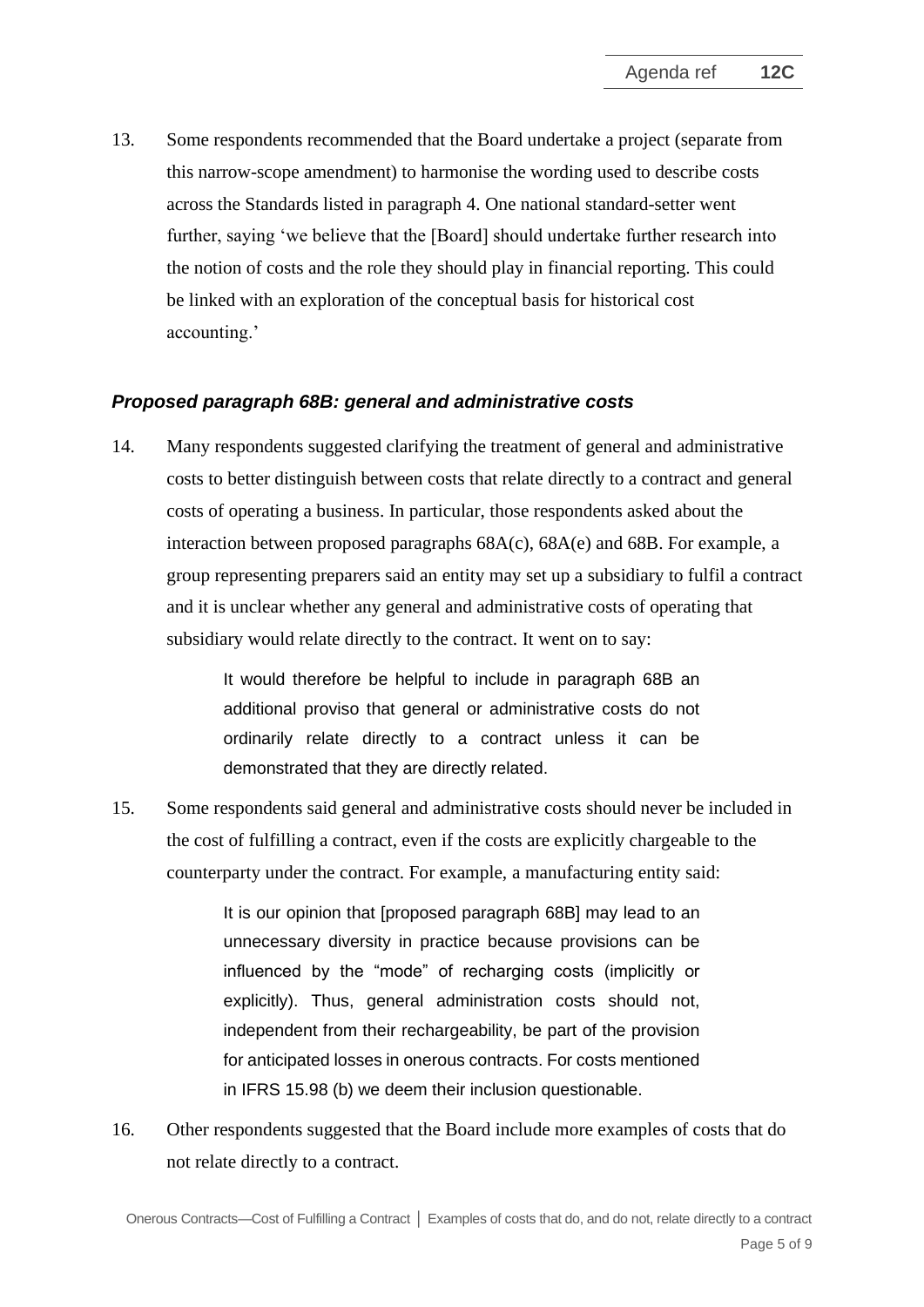## *Other requests relating to proposed paragraphs 68A and 68B*

- 17. Some respondents noted that proposed paragraph 68A includes examples only for contracts to provide goods or services. They suggested it would be helpful to have examples of costs that relate directly to other types of contracts, the most common type suggested being purchase contracts.
- 18. In contrast, an accounting firm said it is 'not sure that adding other examples illustrating the costs to be included in the onerous contract assessment for non-IFRS 15 contracts would add clarity to the standard'.
- 19. A national standard-setter suggested including requirements on *how* an entity allocates costs that relate directly to contract activities for several contracts. It suggested clarifying whether an entity allocates costs based on historical normal capacity or expected future projects/unit of production.
- <span id="page-5-0"></span>20. Some respondents suggested clarifying whether the costs listed in proposed paragraphs 68A and 68B are examples or an exhaustive list.

#### **Staff Analysis**

- <span id="page-5-1"></span>21. Any wider scope project to align the wording describing costs across IFRS Standards is beyond the scope of this project. That suggestion is not considered further in this analysis.
- 22. Respondents generally supported the Board's proposal to clarify which costs relate directly to a contract. The comments received indicate there are two ways the Board could provide that clarification:
	- $(a)$ through examples (as proposed in the Exposure Draft), considering whether and if so how to expand or improve the list of examples proposed in the Exposure Draft (see paragraphs [23](#page-6-0)[–24\)](#page-6-1); or
	- $(b)$ by replacing or reinforcing the examples with a description of the two types of costs that relate directly to a contract (see paragraphs [25–](#page-6-2)[27\)](#page-7-0).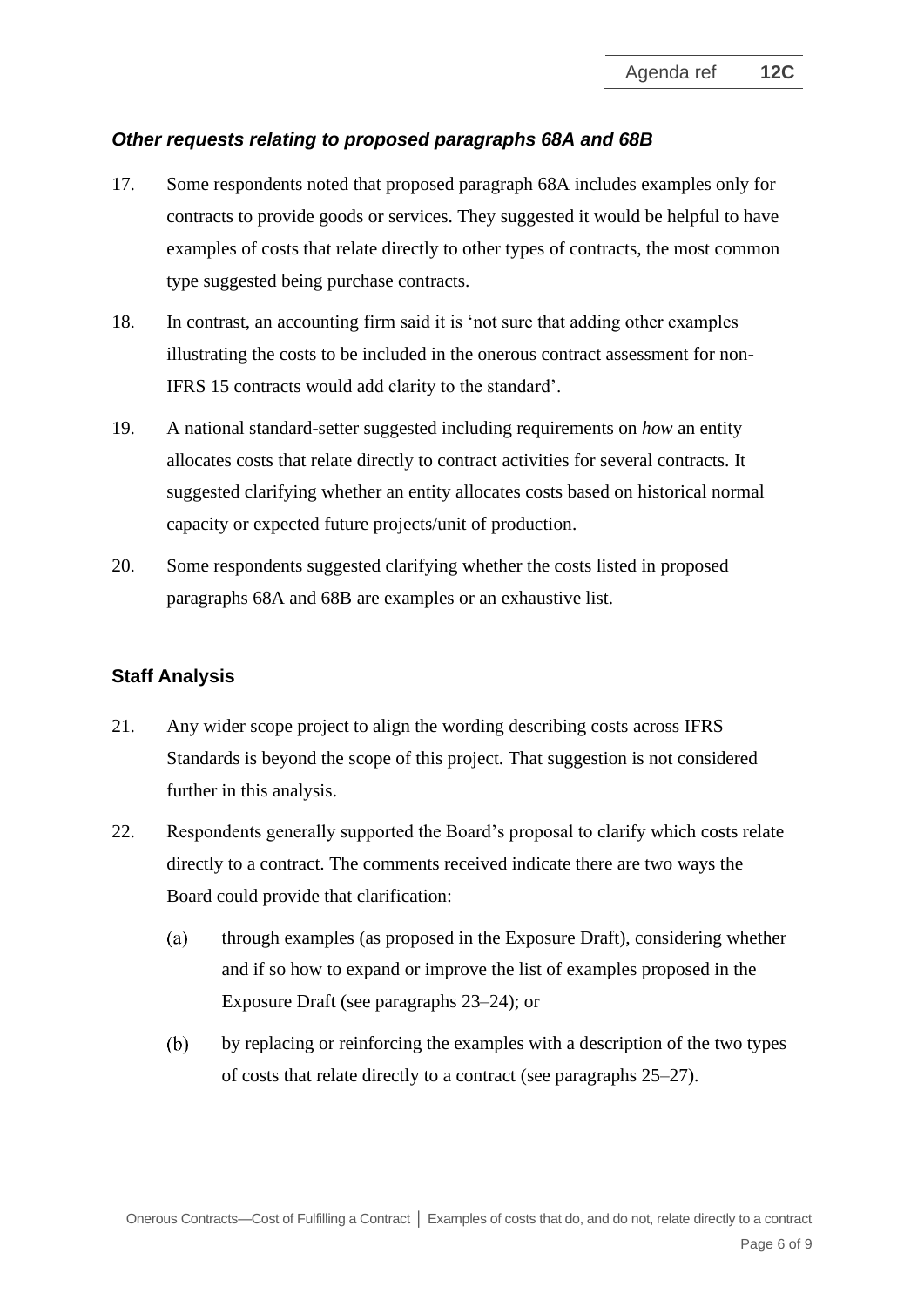#### *Examples*

- <span id="page-6-0"></span>23. It could be argued that the Board should confirm the Exposure Draft proposals to provide clarification through examples:
	- $(a)$ as noted in paragraph [7,](#page-2-0) many respondents agreed with the Board's proposal to illustrate its proposed requirements with examples.
	- the examples proposed in the Exposure Draft are helpful to stakeholders  $(b)$ because they are consistent with the examples in IFRS 15 and focus on the types of contracts for which requirements are most needed—questions about what costs an entity includes in assessing whether a contract is onerous typically arise for contracts to provide goods or services (rather than purchase contracts).
- <span id="page-6-1"></span>24. However, the feedback described in paragraphs [8–](#page-2-1)[20](#page-5-0) of this paper suggests that, if the Board provides clarification through examples, it may need to reconsider the examples it decides to include. In particular, the Board would need to consider:
	- $(a)$ whether to continue to base the examples on those in IFRS 15. A few respondents suggested that IAS 2 may provide a better basis for examples. The Board would need to consider this suggestion and explain why the examples it has chosen provide a better illustration than those in other IFRS Standards.
	- $(b)$ whether to include examples of costs for other types of contract, such as purchase contracts.
	- $(c)$ whether general and administrative costs should be included in the assessment of whether a contract is onerous if those costs are explicitly chargeable to the counterparty.

#### *Replace or reinforce examples with descriptions of the two types of costs*

<span id="page-6-2"></span>25. Instead of providing only examples, the Board could pick up a suggestion from one respondent (see paragraph [8\)](#page-2-1). It could add to IAS 37 a broader description of the two types of costs that relate directly to a contract—that is, the incremental costs of that contract and an allocation of other costs that relate directly to contract activities.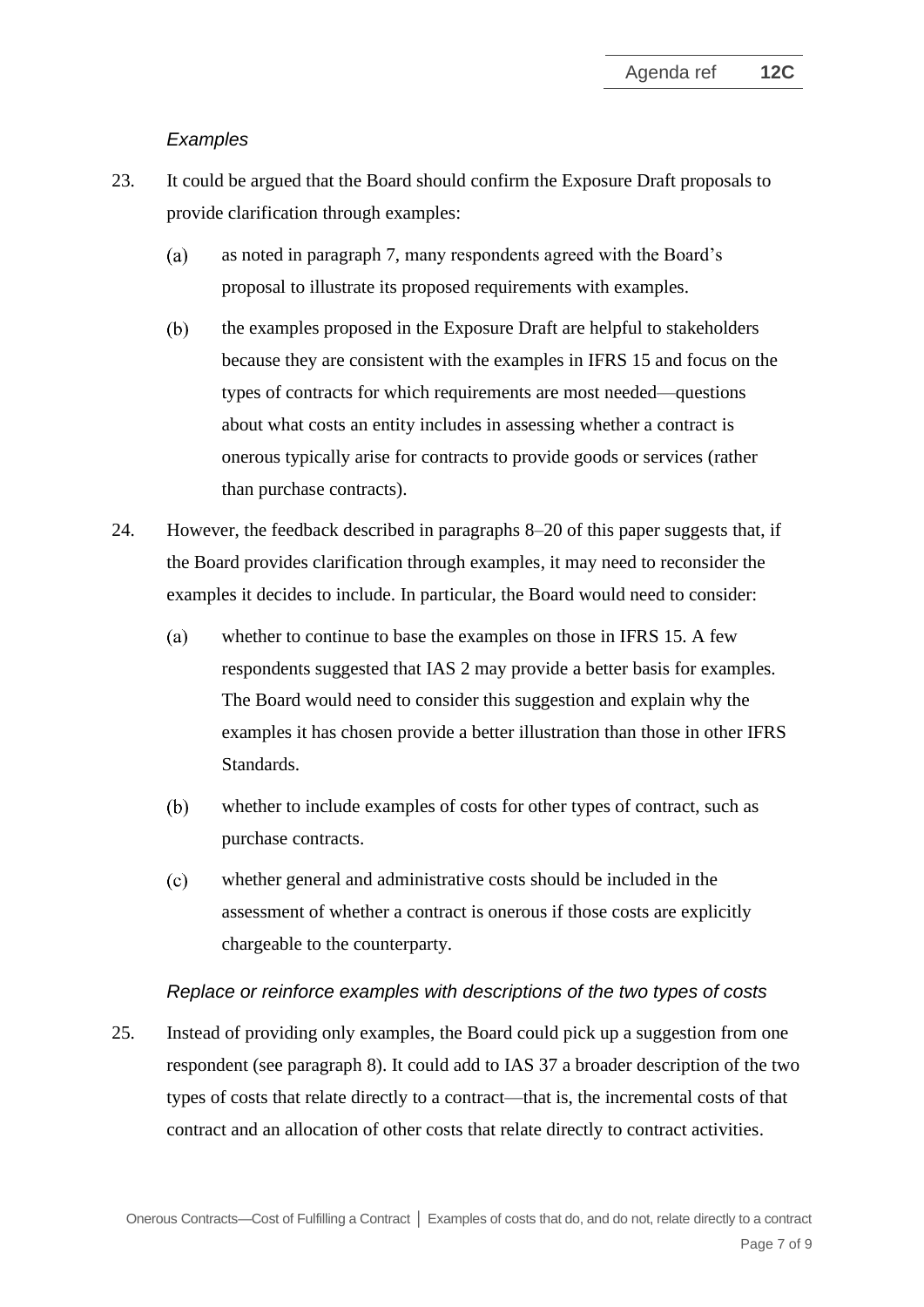<span id="page-7-1"></span>26. Adopting such requirements would not necessarily require the Board to have no examples in IAS 37. The Board could illustrate each type of cost with an example. By way of illustration, paragraph 68A of the Exposure Draft could be redrafted to something like:

68A The costs that relate directly to a contract consist of both:

- a) the incremental costs of fulfilling that contract—for example direct labour and materials; and
- b) an allocation of costs that relate directly to fulfilling that and other contracts—for example an allocation of depreciation on an item of property, plant and equipment used in fulfilling the contract.
- <span id="page-7-0"></span>27. There are several benefits to replacing or reinforcing the examples with a description the two types of costs that relate directly to a contract:
	- the requirements would apply to all types of contract. This would avoid the  $(a)$ need to specify examples for different types of contracts, including contracts to provide goods or services and contracts to purchase goods or services. The Board would therefore address concerns that the Exposure Draft focuses on one specific type of contract.
	- $(b)$ focusing on the principles rather than individual types of costs could also avoid confusion over differences in the wording of examples in different IFRS Standards. Instead of basing examples on one existing IFRS Standard, the Board would articulate the principle that underpins the examples of costs in each of those Standards.
	- $(c)$ describing the characteristics of the costs to include would provide a framework within which an entity can apply judgement to determine whether to include or exclude a particular cost. It would be clear that any examples included in the requirements are intended to be examples only. There would be less risk of preparers including or excluding costs simply because those costs were either included in, or omitted from, a list.